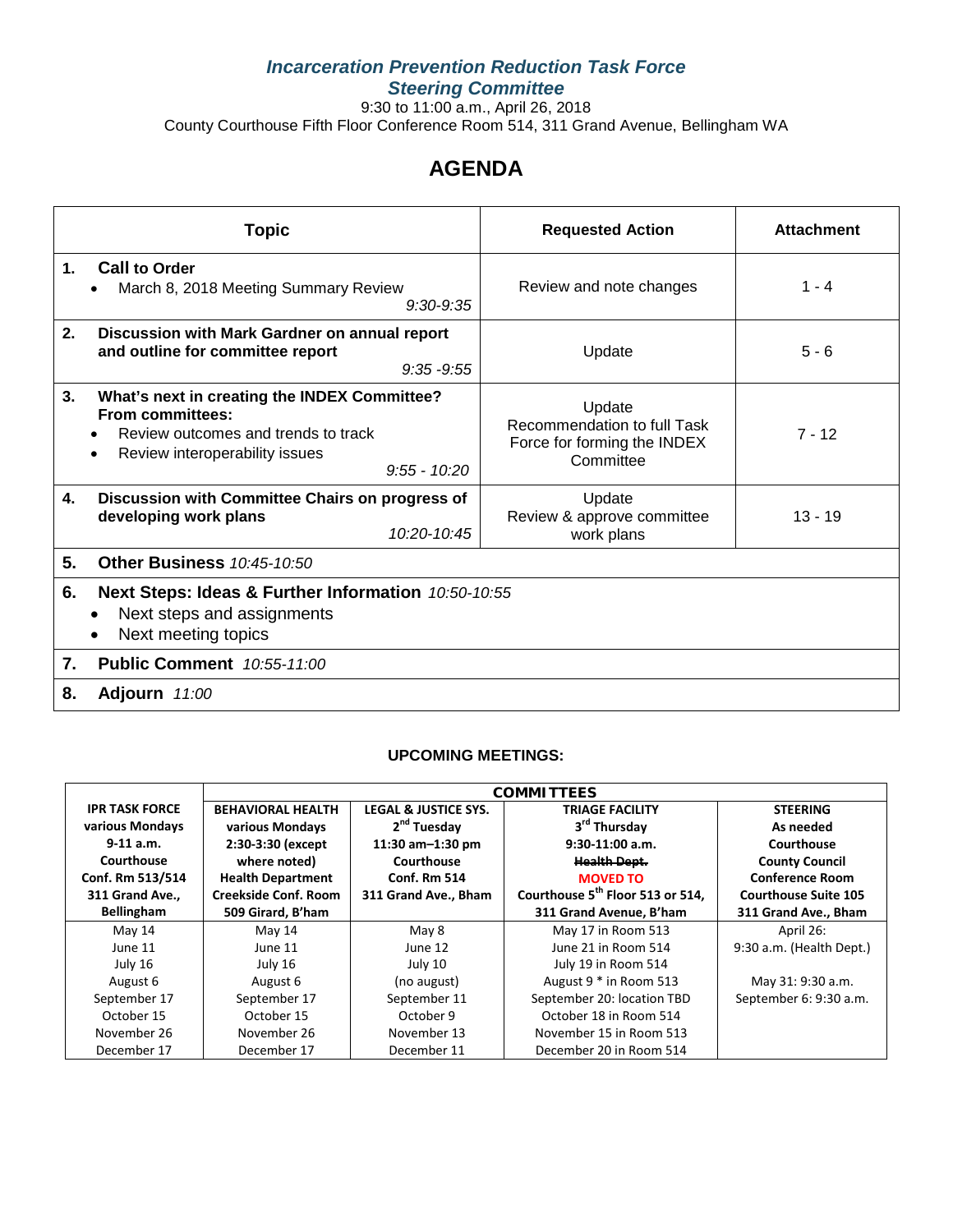#### **1. Call To Order**

Committee Chair Todd Donovan called the meeting to order at 9:35 a.m. in the County Council Conference Room, 311 Grand Avenue, Bellingham.

| Members Present: Jill Bernstein, Todd Donovan, Stephen Gockley, Tyler Schroeder, Anne |
|---------------------------------------------------------------------------------------|
| Deacon, Chris Phillips                                                                |

Also Present: Barry Buchanan, Mark Gardner, Jackie Mitchell, Perry Mowery

Members Absent: Jack Hovenier

#### Review January 18, 2018 Meeting Summary

There were no changes.

#### **2. Discussion with Mark Gardner on Annual Report**

Gardner stated he is available to write the annual report for the Task Force, due in June, with the following deadlines:

- May 8 (LJS Comm), May 14 (BH Comm), and May 17 (Triage): All committees finalize their contributions to the annual report and submit to you
- June 11: Full Task Force Approval
- June 12: Due in County Council Office for inclusion in the Council packet
- June 19: Present to County Council

The committee discussed the timeline and process for completing the committee and full Task Force report; writing a progress-tracking and strategic planning report; focusing on outcomes; the County Council, County Executive, and the general public as the three audiences for the report; and include accomplishments of the agencies who are represented on the Task Force, and are making improvements outside the Task Force process.

Gardner will create an outline for committee chairs to use in writing their committee reports. The committees will begin discussing the committee reports at their next meetings.

### **3. Draft Work Plans**

The committee discussed the process for developing a final work plan;

Phillips suggested amending the draft work plan. It would state,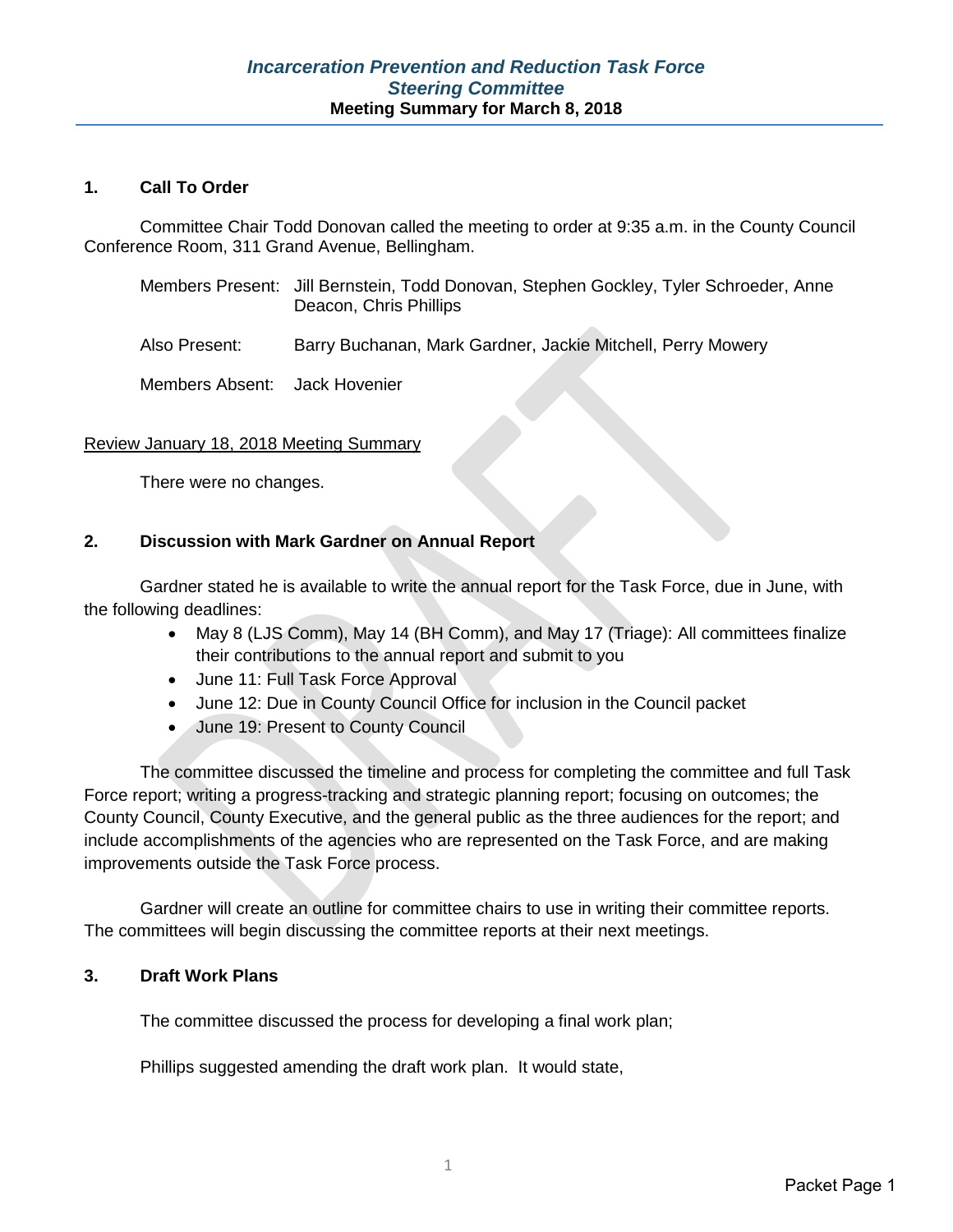## *Incarceration Prevention and Reduction Task Force Steering Committee* **Meeting Summary for March 8, 2018**

"The committee is all about working with the Health Department and other key stakeholders to plan for and monitor the following:

- Securing capital funds
- Construction
- Secure operating funding
- Develop operating procedures

The Behavioral Health Committee will also work to ensure an effective continuum of care so that the right people are coming into the triage facility, and there are places for people to go when they leave."

The committee discussed:

- Either each committee or the INDEX Committee creating a set of indictors that can demonstrate whether or not they are working, are diverting people from the jail and the emergency department
- The emergency medical services (EMS) recent technical advisory committee discussion to make sure the service providers can connect the fire districts in terms of billing and services
- Have the EMS providers attend a committee meeting to discuss those connections
- Prioritizing and assigning a timeline to each product on the work plan
- Clarify the changing role of the Triage Facility Committee
- Assigning the timelines of the Legal and Justice Systems Committee projects to shortterm (this year), medium-term (next two years), and longer term (undetermined)
- Whether the Legal and Justice Systems Committee can reassign any of its items to another committee.
- The membership of the Pretrial Processes Workgroup
- Structure of the final work plan that includes timeline, a high level description, basic tasks, separation into short-term and long-term, possible indicators and measures

#### **4. INDEX Committee**

The committee discussed:

- Each committee reviewing their draft data lists and bringing it back to Steering **Committee**
- Separating the data according to what the community needs, outcome measures, and implementation
- Determining the data that needs to be collected versus the reports that need to be created using the data that's collected
- Creating data they can all trust
- The necessity of figuring out what data is collected already and the data gaps
- INDEX Committee membership and priority areas
- Identifying interoperability problems, outcomes, and trends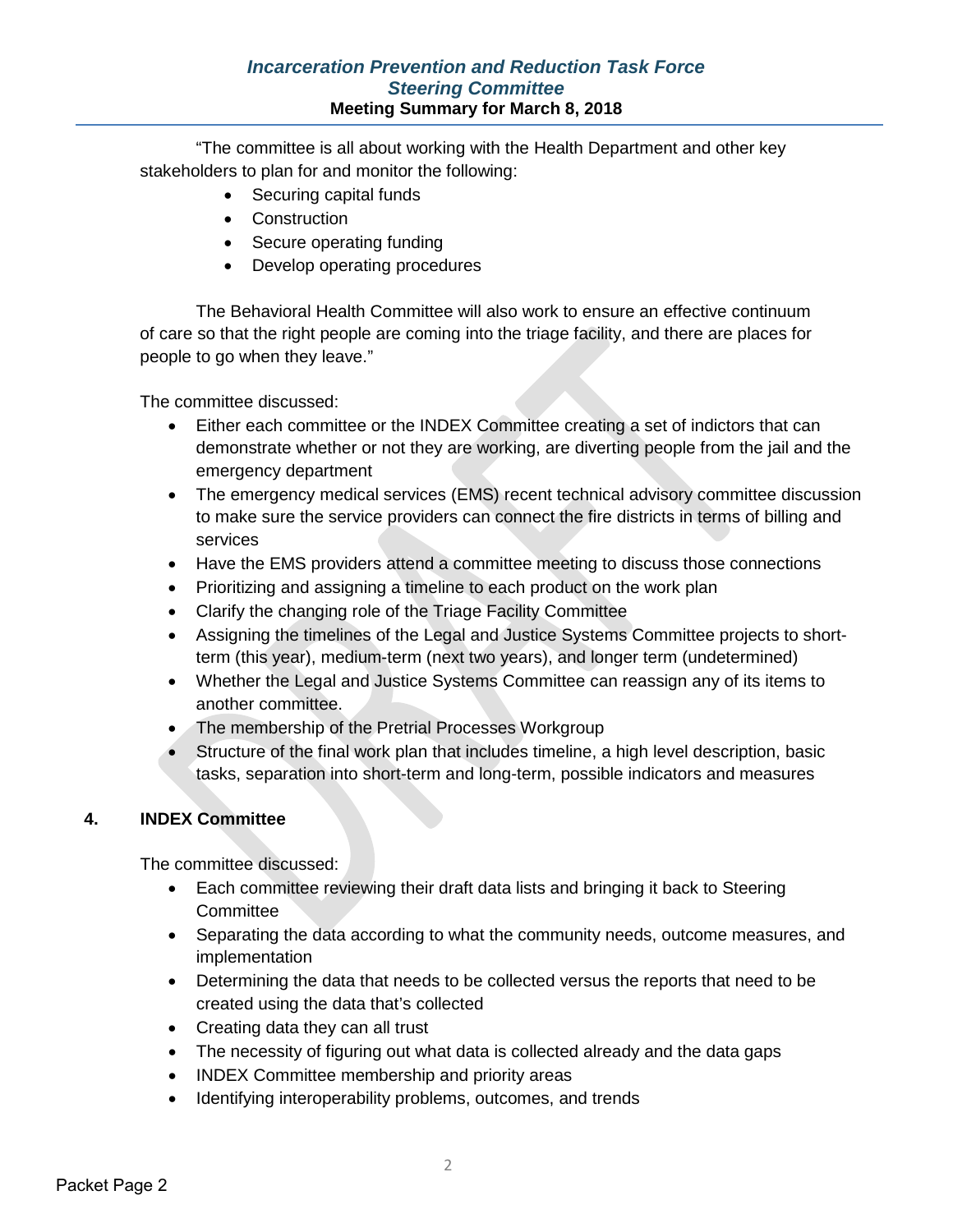## *Incarceration Prevention and Reduction Task Force Steering Committee* **Meeting Summary for March 8, 2018**

- Making sure the policy makers provide policy guidance
- The need for data in real-time
- Establish the outcomes that the public will watch
- Start by defining what information they need
- Their reliance on community resources and community capacity
- How to filter the necessary data points from higher level questions about outcomes

The committee agreed that each subcommittee would create and report to the Steering Committee on the following items:

- 1. Create 3-5 outcomes it would like to measure. The data points necessary for each measurement would be designed.
- 2. Any concrete interoperability issues
- 3. What trends does each committee want to track. Define no more than 6 trends in each committee's domain that would measure how to reduce and prevent incarceration

Schroeder stated his ultimate goal is establish an integrated criminal justice records management system that would ask and answer all these questions.

# **5. Discussion and possible approval of scope of work and up to \$5,000 for contracting with Dr. Jackie Van Wormer to provide professional assistance to the Pretrial Processes Workgroup**

Gockley submitted a handout *(on file)* with a motion to fund a letter of agreement with Jackie van Wormer consulting services for the Pretrial Processes Workgroup. He moved for the Steering Committee to approve entering into a letter of agreement with Dr. Jacqueline van Wormer for professional services to advise the Pretrial Processes Work Group on formulating a plan for developing a pretrial services capacity for Superior Court judicial officers and for planning the selection and adoption of a pretrial risk assessment instrument, with total reimbursement for these professional services to be less \$5,000.

The committee discussed:

- Concerns about this request being exclusively for Superior Court
- Pretrial services available in District Court and municipal courts
- Possible competing work with District Court and their use of the Ohio Risk Assessment System (ORAS)
- Making sure the work of the Pretrial Processes Workgroup does not conflict with or duplicate District Court efforts
- District Court Administrator Bruce Van Glubt and District Court Judge Elich as members of this workgroup
- Whatcom County not funding two different assessments
- The purpose of the contractor to educate the members of the work group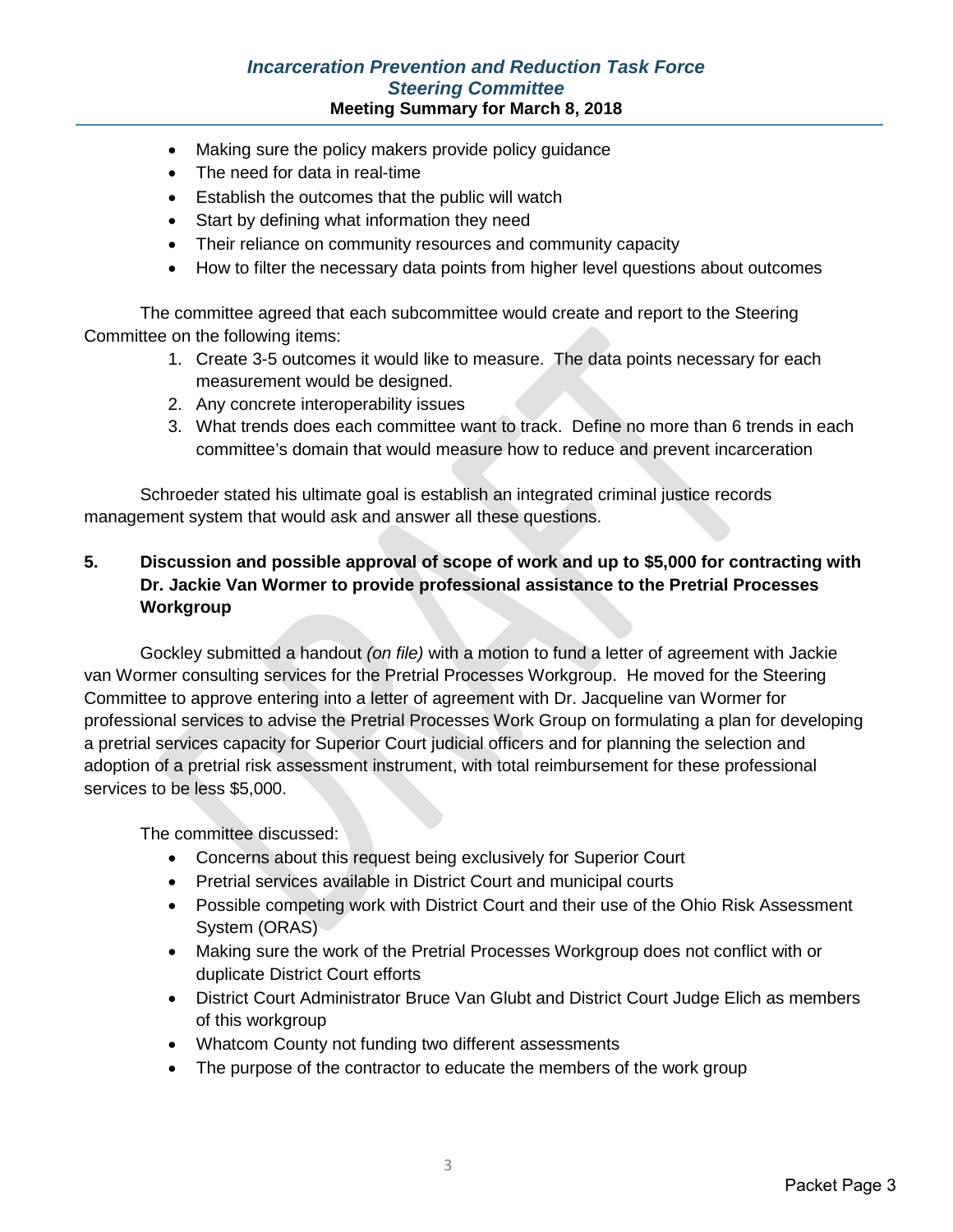The motion carried unanimously.

#### **6. Other Business**

The committee discussed the status of the 2018 committee membership and the March 6 public meeting regarding the proposed plans for the new and expanded crisis triage facility.

#### **7. Next Steps: Ideas & Further Information**

The next meeting date is April 26, 2018 at 9:30 to 11:00 a.m., location to be determined. The April Steering Committee agenda will include continued discussion and reports on the proposed INDEX Committee and committee work plans.

#### **8. Public Comment**

There were no public comments

#### **9. Adjourn**

The meeting adjourned at 11:00 a.m.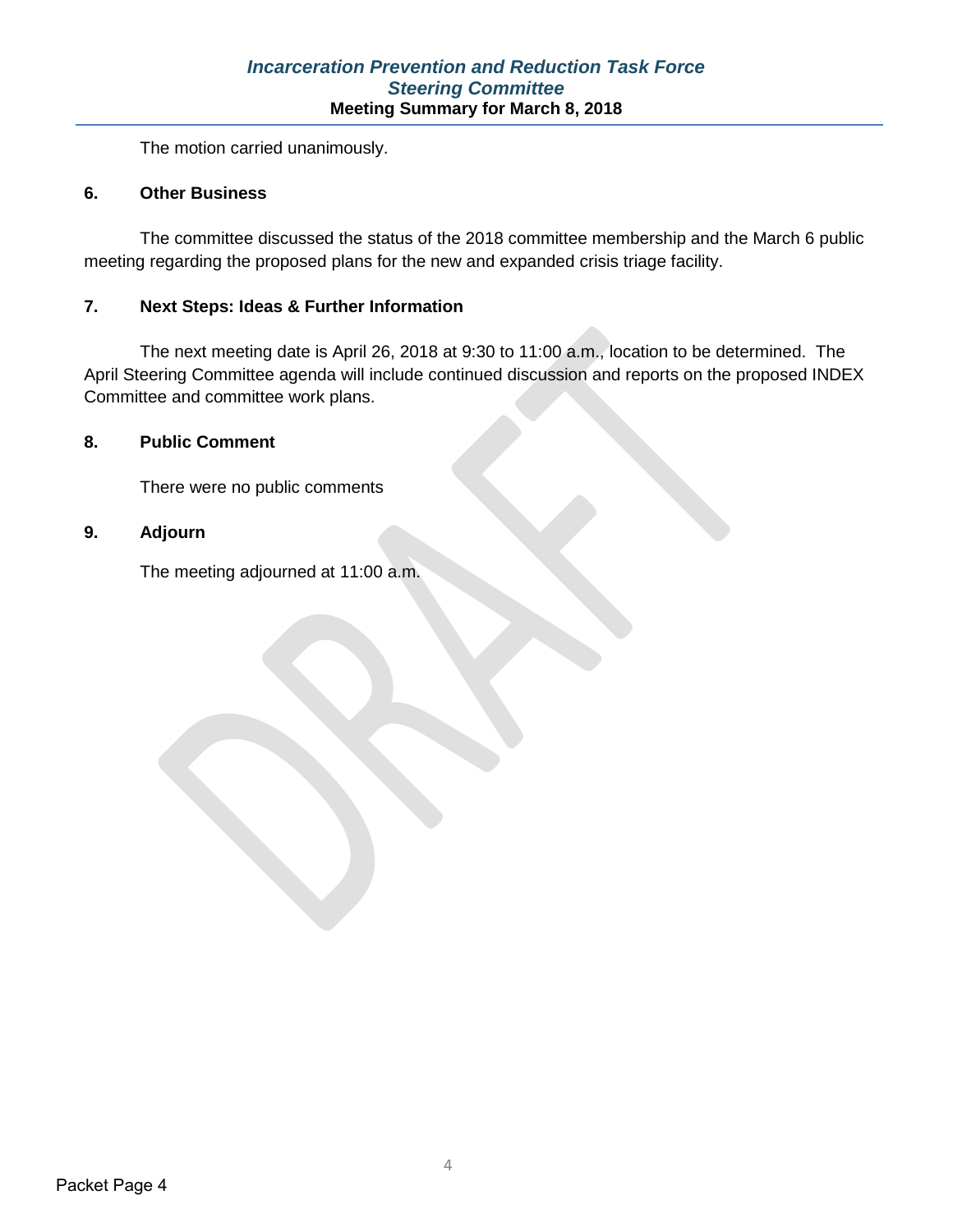# IPRTF 2018 Annual Report – Timelines and Assignments

# **ACTIVITIES AND DEADLINES:**

# **APRIL: SUBCOMMITTEES WRITE DRAFTS**

-Subcommittees will have their section(s) of report on meeting agendas as a work item – identify writing team, discuss any internal review processes, etc.

#### *DEADLINE: APRIL 30: Chairs send their sections to Jill Nixon, to schedule for subcommittee review*

# **MAY: SUBCOMMITTEES REVIEW, EDIT, AND APPROVE DRAFTS**

-Subcommittees review draft sections of report at their May meetings

- *DEADLINE: MAY 25: Chairs send their completed subcommittee sections to Mark Gardner, copy Jill Nixon*
- *DEADLINE: MAY 31: Mark sends report to Steering Committee for review*

# **JUNE: DOCUMENT APPROVED, PRESENTED**

- o *DEADLINE: JUNE 5: Mark sends completed document to Jill Nixon for distribution*
- o June 11: Task Force meeting: Approve document
- o June 12: Submit to County Council for Council packet
- o June 19: Task Force Chairs present report at County Council meeting.

#### **IPRTF 2018 Annual Report – Outline with Assignments**

#### **I. Summary [MARK]**

- Task Force statement of purpose
- Brief overview of TF and activities
- Bulleted progress report drawn from main section
- Bulleted summary of strategic work plans of TF subcommittees
- Summary of County budget asks

#### **II. Incarceration Reduction Programs and Initiatives**

**A. Introduction [MARK]**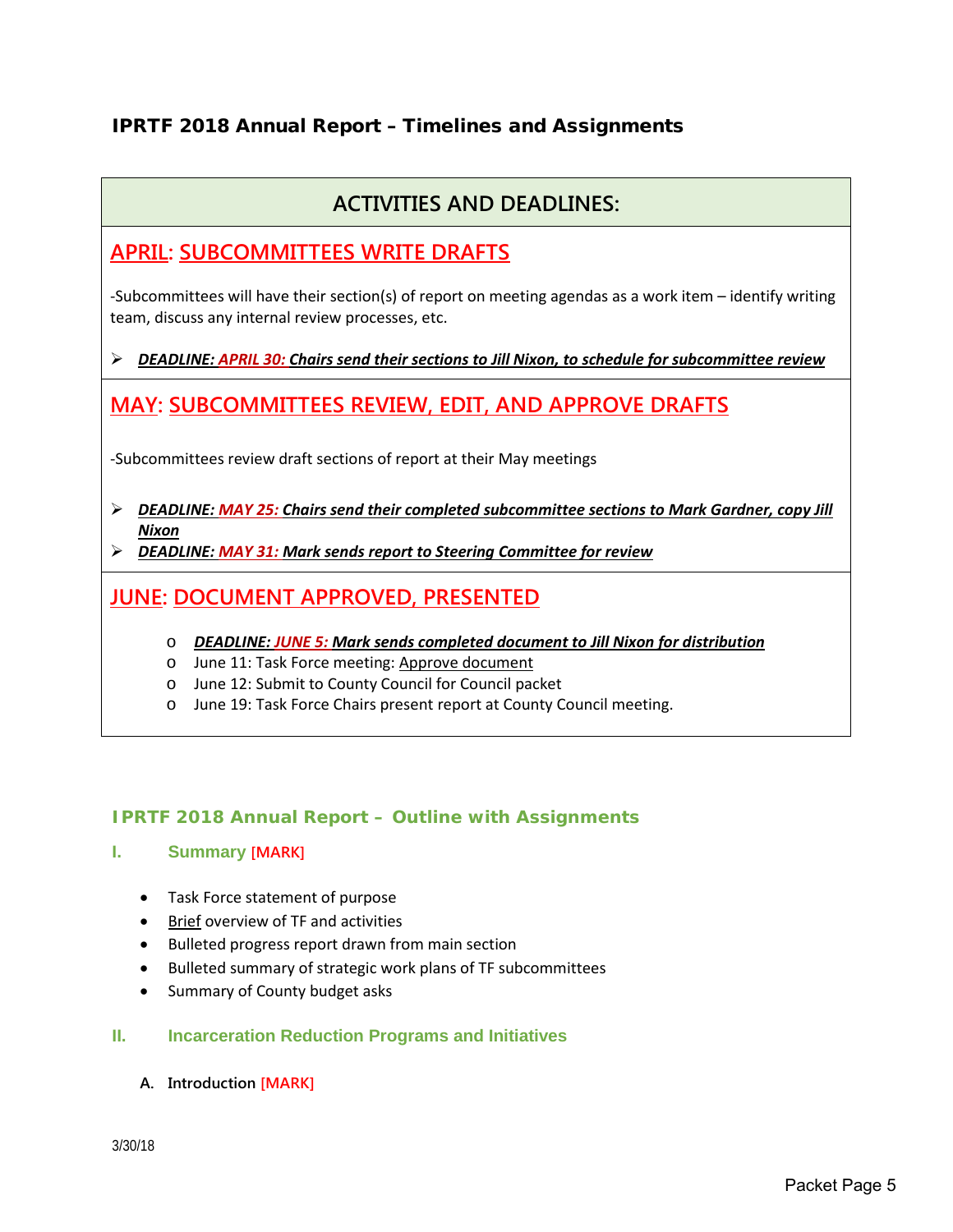- **B. Measures to Reduce Unnecessary Admissions to Jail**
	- a. Prevention and crisis response
		- i. Crisis prevention and de-escalation training [BH]
		- ii. Expanded law enforcement BH response capacity (Cities and County)  $[BH]$
		- iii. Opiate treatment (MAT hub-and-spoke) [BH]
		- iv. Hospital changes in procedure [BH]
	- b. Pre-arrest diversion/BH coordination improvements
		- i. GRACE [BH]
		- ii. Triage Center [TRIAGE]
		- iii. New BH staff in public defender's office (?) [BH????]
	- c. Book-and-release practices [L&J]
	- d. Electronic home monitoring (Cities and County) [L&J]
	- e. Warrant reduction efforts
		- i. Warrant Reduction Initiative [L&J]
		- ii. Court date reminders (Cities and County). [L&J]
		- iii. Warrant quashing events/procedures [L&J]
	- f. Drug Court improvements [L&J]
	- g. Pretrial risk assessment and pretrial services [L&J]
	- h. Jail Alternatives improvements (County, Cities) [L&J]

#### **C. Measures to Improve Judicial Procedures and Case Processing**

- a. Caseflow management (?) [L&J???]
- b. Probation reform (?) [L&J???]
- c. Other (?)
- **D. Measures to Improve Jail Operations** 
	- a. Improved BH staffing -- assessment and services (?) [BH]
	- b. Improved reentry services [L&J???]

#### **DON'T FORGET TO IDENTIFY BUDGET REQUESTS/IMPLICATIONS WHEN APPROPRIATE!!!**

#### **III. 2018/19 Committee Strategic Work Plans (to include short list of performance measures)**

- Brief overview of strategic planning processes [JILL B. OR JACK H.?]
- Priorities (and identified measures) for the Legal and Justice Committee [L&J]
- Priorities (and identified measures) for the Behavioral Health Committee [BH]
- Priorities (and identified measures) for the Triage Committee [TRIAGE]
- Activities of new INDEX Committee [??]

3/30/18

#### *For each measure (or submeasure):*

- Goal: (1-2 sentences)
- Context: (what is in place)
- Progress in 2018: (narrative plus any data)
- Remaining issues (including budget implications or specific budget asks).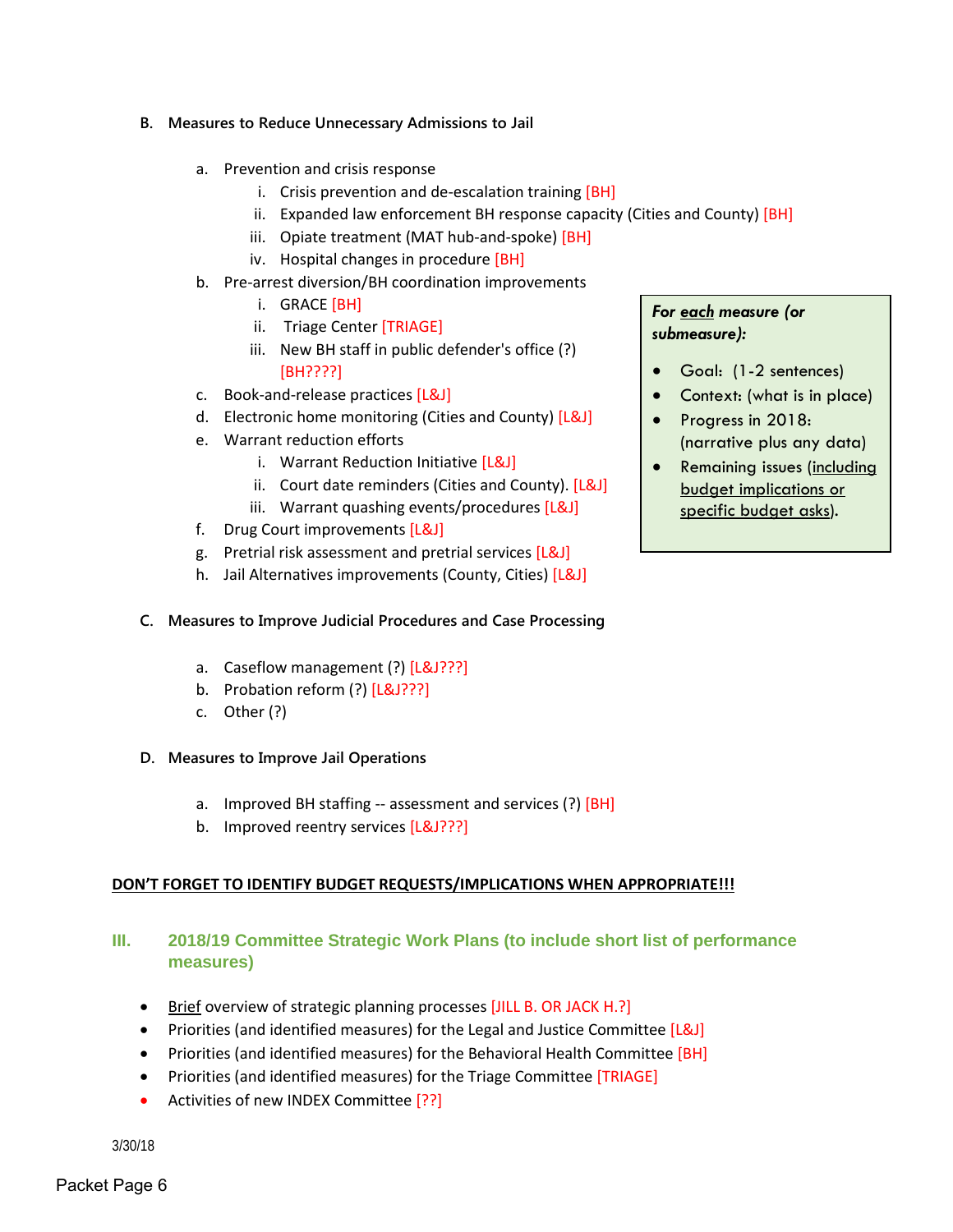Motion carried that the Steering Committee explore creation of the Information Needs and Data Exchange (INDEX) committee or workgroup.

#### **OPTION 1: TECH + POLICY GROUP**

Motion to create the Information Needs and Data Exchange (INDEX) committee or workgroup to obtain data information needed to effectively report on Task Force progress and areas of concern. Ideally the INDEX committee should be comprised of appropriate policy-oriented and technical representatives from the following organizations…

County Executive Blaine Municipal Court Administrator Bellingham Municipal Court Administrator District Court Administrator Superior Court Administrator Sheriff's Deputy Caleb Erickson Prosecutor's Office Public Defender's Office Health Department

#### **OPTION 2: TECH GROUP**

Linville suggested that the IPRTF subcommittees bring forward their data needs to the full Task Force for discussion, and the new INDEX Committee would be a technical committee that is guided by policy recommendations of the Task Force and its committees.

# **OPTION 3: OTHER?**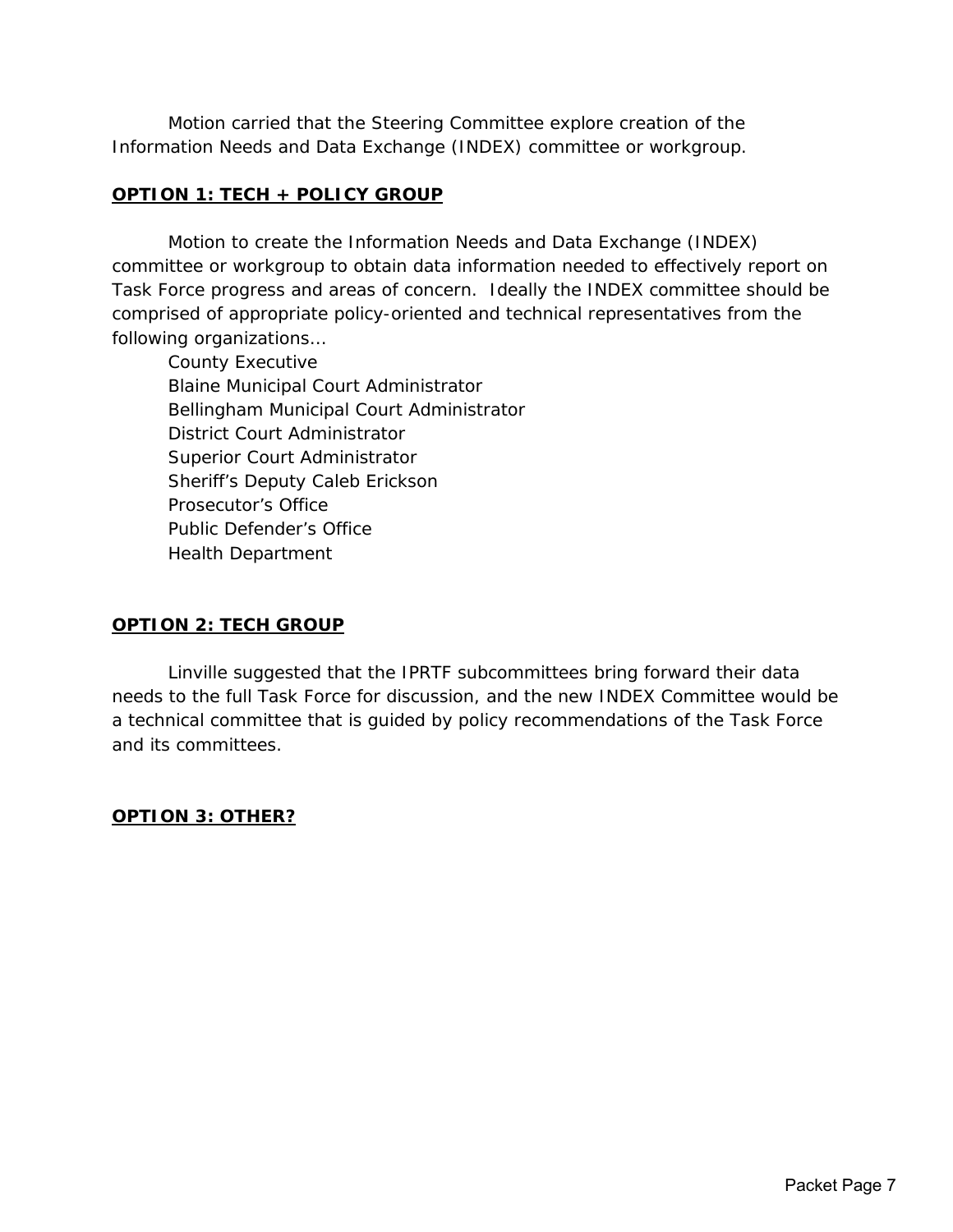# **DATA OUTCOMES, TRENDS, AND ISSUES: Triage Facility Committee:**

| Outcomes to Measure:     | 1              | Diversion from criminal justice and/or hospital                                                                                                                                                          |
|--------------------------|----------------|----------------------------------------------------------------------------------------------------------------------------------------------------------------------------------------------------------|
|                          | $\overline{c}$ | Maximum use of the facility                                                                                                                                                                              |
|                          | 3              | Stabilizing an individual in a less restrictive environment                                                                                                                                              |
|                          |                |                                                                                                                                                                                                          |
| Trends to Track:         | 1              | Daily Census                                                                                                                                                                                             |
|                          | $\overline{2}$ | Number of admissions per unit                                                                                                                                                                            |
|                          | 3              | Number of denials                                                                                                                                                                                        |
|                          | 4              | Length of Stay                                                                                                                                                                                           |
|                          | 5              | Discharge disposition                                                                                                                                                                                    |
|                          | 6              |                                                                                                                                                                                                          |
|                          |                |                                                                                                                                                                                                          |
| Interoperability Issues: |                | Connect the intake data from the triage center, social<br>services, emergency department and other medical<br>sources, law enforcement, possibly via claims data                                         |
|                          |                | Consider whether the County, in concert with the managed<br>care organizations (MCOs), could pay the regional<br>Behavioral Health Organization (BHO) to collect all the data<br>as a central repository |
|                          |                | Can law enforcement bill for, and consequently report on,<br>transport data                                                                                                                              |
|                          |                |                                                                                                                                                                                                          |

# Triage Facility Data Points

GOALS of Facility (OUTCOME MEASURES):

- Diversion from criminal justice and/or hospital
- Maximum utilization of facility
- Improved health and wellness of individuals who receive services

# DATA POINTS (INTEROPERABILITY ISSUES/TRENDS):

- 1. Daily census
- 2. # of Admissions per unit
	- A. Referral source
		- 1) Hospital Psych unit step-down
		- 2) Emergency Department
		- 3) EMS drop-off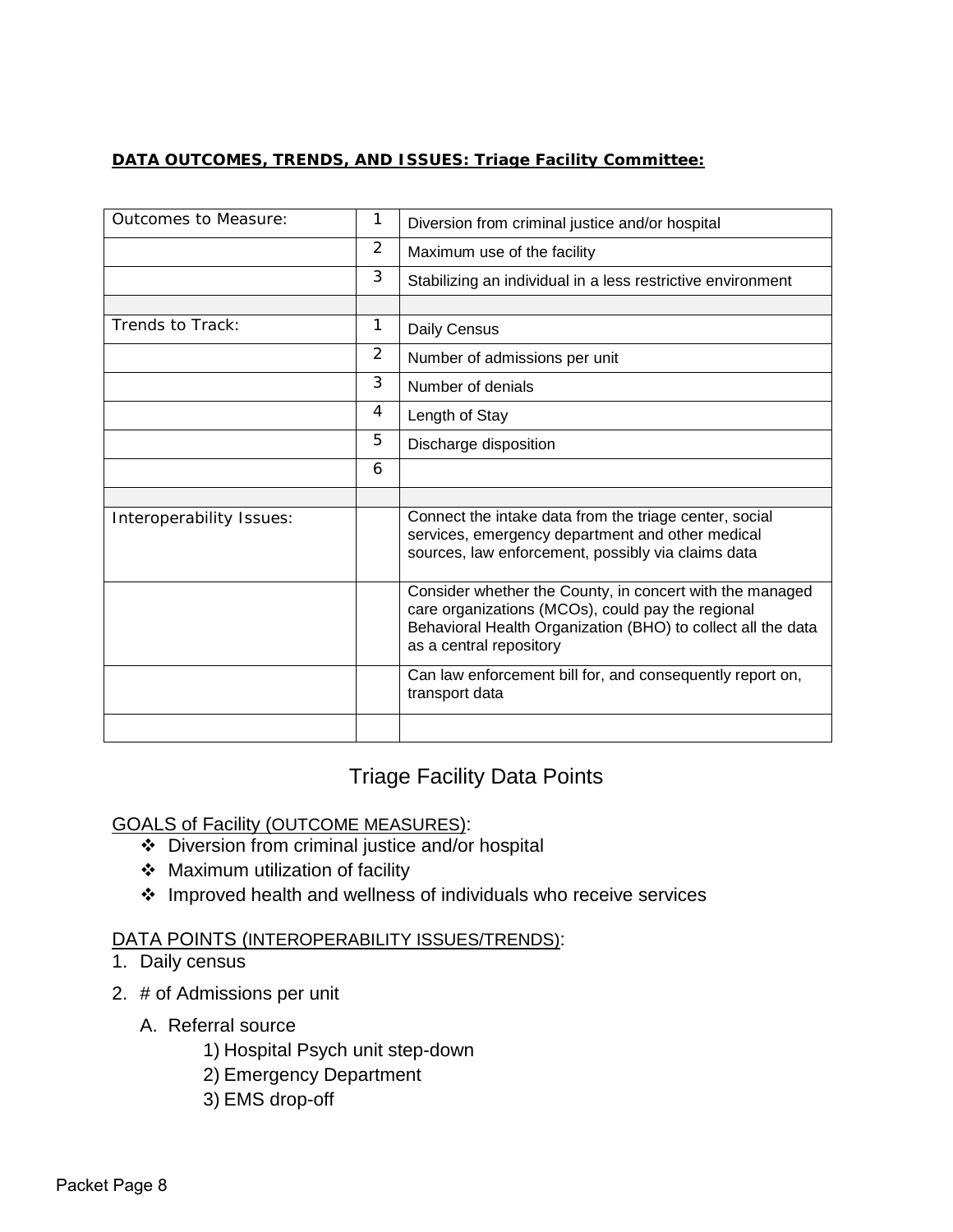- 4) Law Enforcement drop-off
- 5) Treatment provider
- 6) Social Service provider (i.e., housing)
- 7) Self
- 3. # of Denials
	- A. Reason for denial
		- 1) No bed capacity
		- 2) Inappropriate referral
			- a. level of care not required (not acute enough)
			- b. higher level of care required
			- c. inability of unit to manage behaviors that pose a significant risk of harm to others
- 4. Length of Stay (and specify program)
- 5. Discharge disposition
	- A. Transferred
		- 1) to in-patient treatment setting (MH or SUD)
		- 2) to out-patient treatment provider (MH or SUD)
		- 3) back to community treatment provider
		- 4) to higher level of medical care
	- B. Left against clinical/medical advice

OTHER:

- C. Medication Assisted Treatment initiated and connected to ongoing provider
- D. Housing status upon discharge
	- 1) Return to homelessness
	- 2) Return to home with no further treatment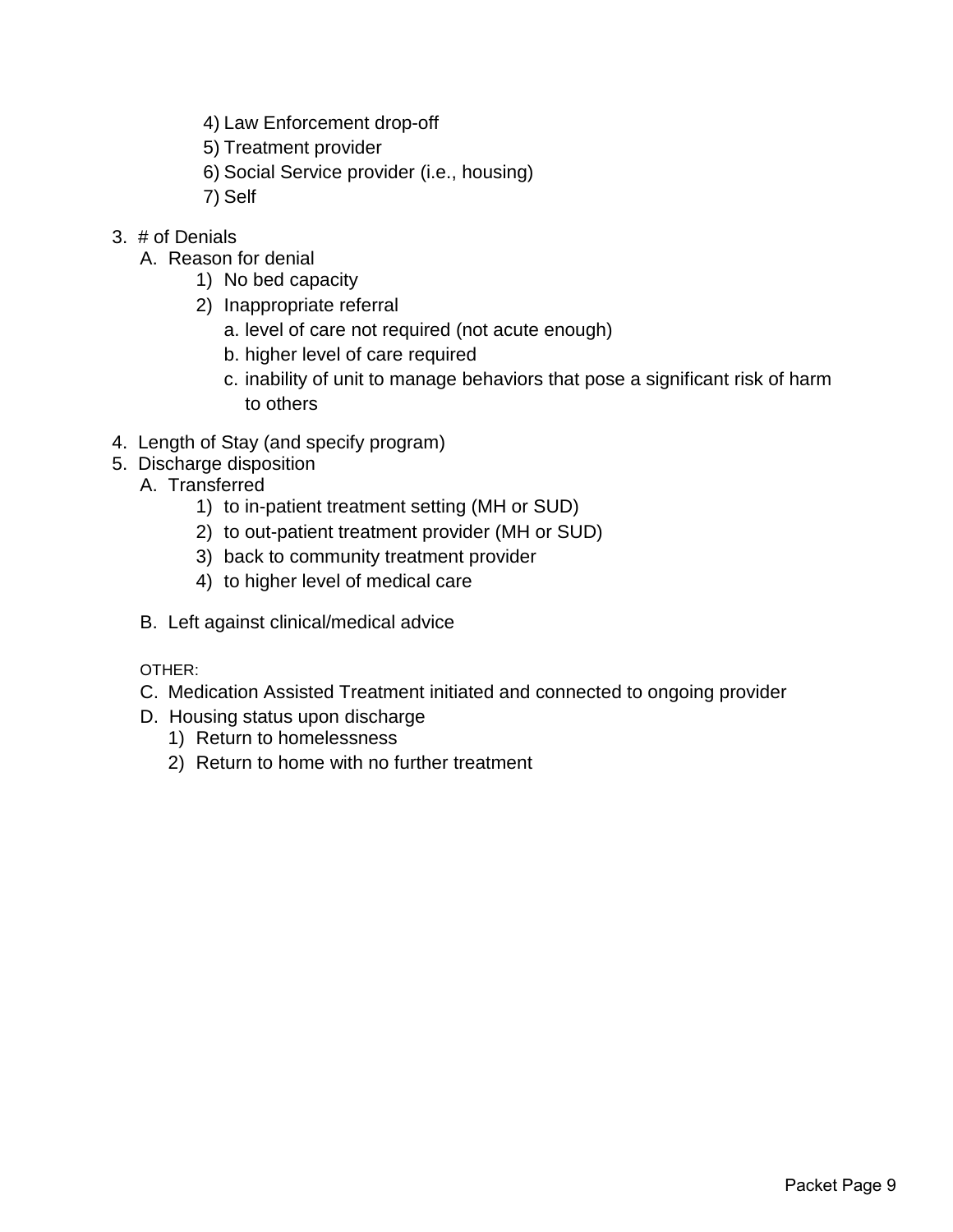#### **DATA OUTCOMES, TRENDS, AND ISSUES: Legal and Justice Systems Committee:**

| Outcomes to Measure:     | 1              |  |
|--------------------------|----------------|--|
|                          | $\overline{2}$ |  |
|                          | 3              |  |
|                          |                |  |
| Trends to Track:         | 1              |  |
|                          | $\overline{2}$ |  |
|                          | 3              |  |
|                          | $\overline{4}$ |  |
|                          | 5              |  |
|                          | 6              |  |
|                          |                |  |
| Interoperability Issues: |                |  |
|                          |                |  |
|                          |                |  |
|                          |                |  |

Suggestions regarding specific **data points** to collect:

- Collect and distinguish between booking, court, and jail information/data
- How many people have concurrent warrants in multiple jurisdictions?
	- o Does this person have active warrants from another jurisdiction?
		- o If Yes, which jurisdictions?
- How many warrants are for someone who also has active warrants in another jurisdiction
	- o Does this person listed in this warrant have active warrants in another jurisdiction? Booked offense(s) *(felony)*
- Final charge(s) (from the Prosecutor) (felony)
- Booked citation charge(s) (gross misdemeanor)
- Bond amount by prosecutorial charge
- Does the defendant have a history with one of the special courts?
- Recidivism: how long after jail or court release until the person was booked on a new crime?

#### Suggestions regarding data **collection system**:

- The ability to collect, sort, and report data by person
- The ability to collect, sort, and report data by warrant
- The ability to collect, sort, and report data by booked offense and final charge (felony) and by booked citation charge (gross misdemeanor)
- The ability to run a report on the number of people booked (probable cause) under each booked offense
- The ability to run a report on the number of people charged (prosecutorial) under each final charge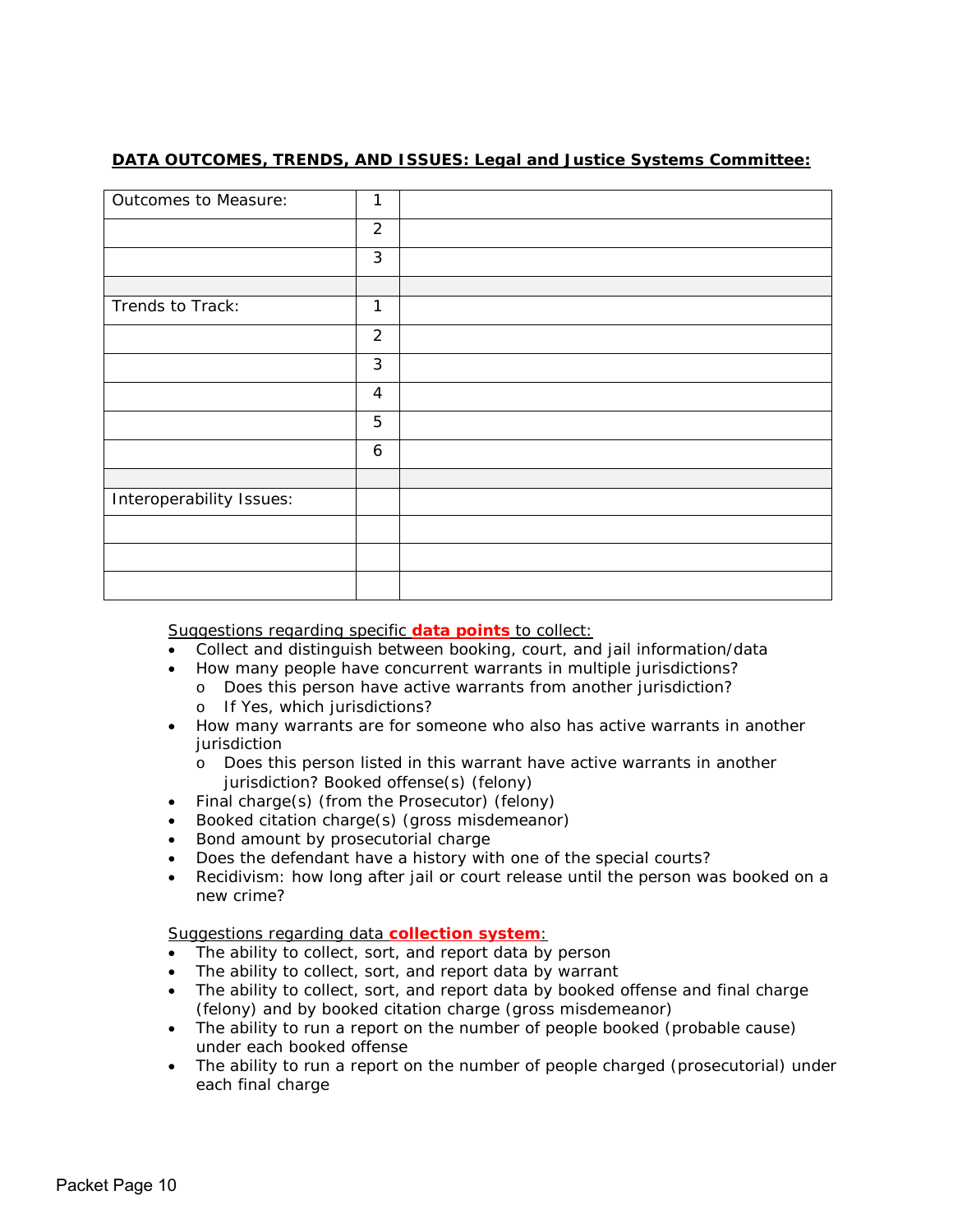Suggestions regarding **data interpretation and processes**:

- Consider a combined multi-jurisdictional court dates for people with concurrent warrants in more than one jurisdiction.
- Enhanced data sharing: The systems of all jurisdictions must communicate. Provide access for each jurisdiction to easily access data from other jurisdictions.
- Create baseline information and benchmarks that can be monitored to track success of programs and processes.
- Distinguish between the data points/categories and the algorithms of the report to produce correct interpretations of the data
- Create accurate and consistent definitions
- People entering data need to be adequately trained to enter consistent information correctly
- Algorithms must be accurate
- Take advantage of new technology for efficiency in data entering and reporting.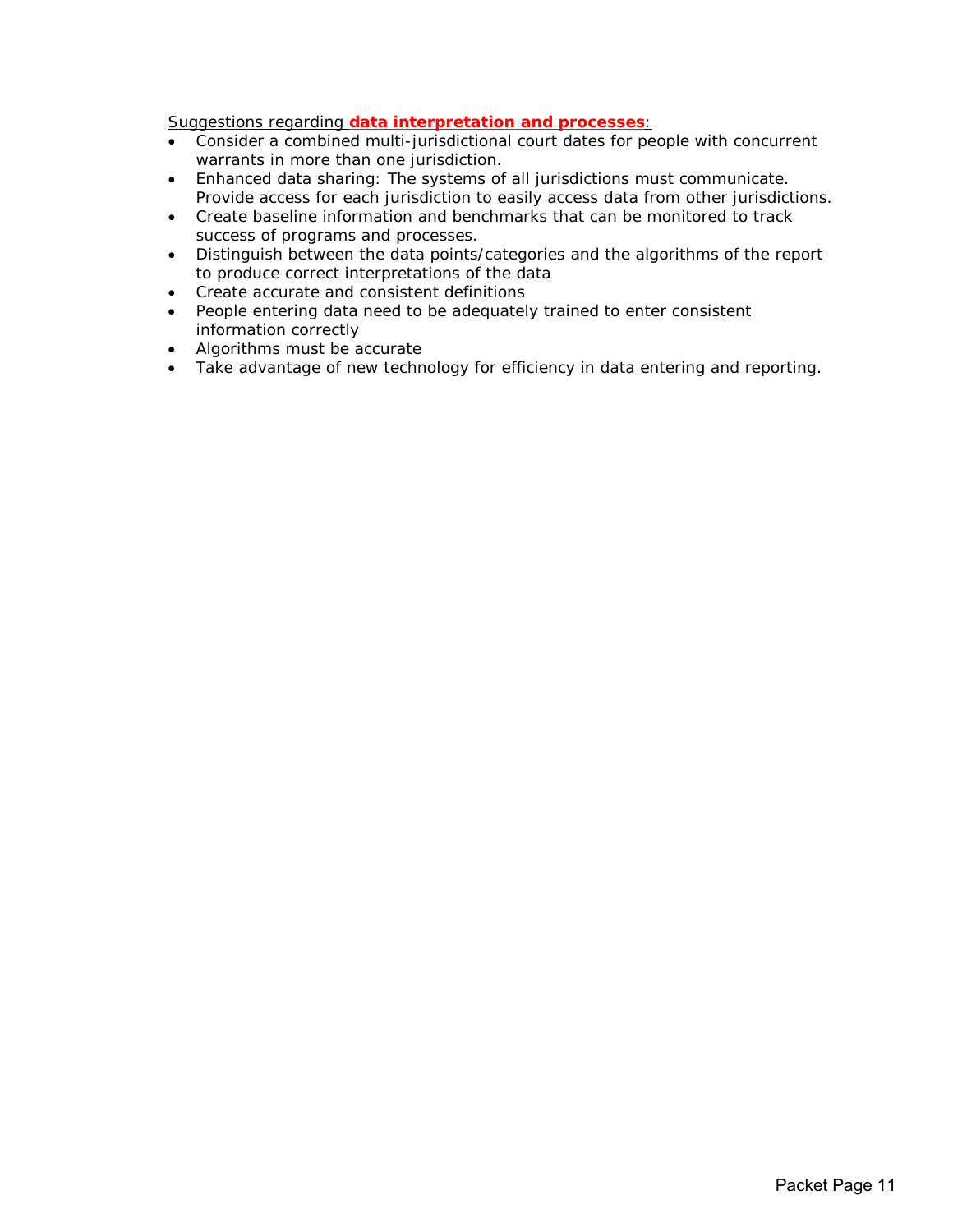# **DATA OUTCOMES, TRENDS, AND ISSUES: Behavioral Health Committee:**

| Outcomes to Measure:     | 1              |  |
|--------------------------|----------------|--|
|                          | $\overline{2}$ |  |
|                          | 3              |  |
|                          |                |  |
| Trends to Track:         | 1              |  |
|                          | $\overline{2}$ |  |
|                          | $\mathfrak{Z}$ |  |
|                          | $\overline{4}$ |  |
|                          | 5              |  |
|                          | 6              |  |
|                          |                |  |
| Interoperability Issues: |                |  |
|                          |                |  |
|                          |                |  |
|                          |                |  |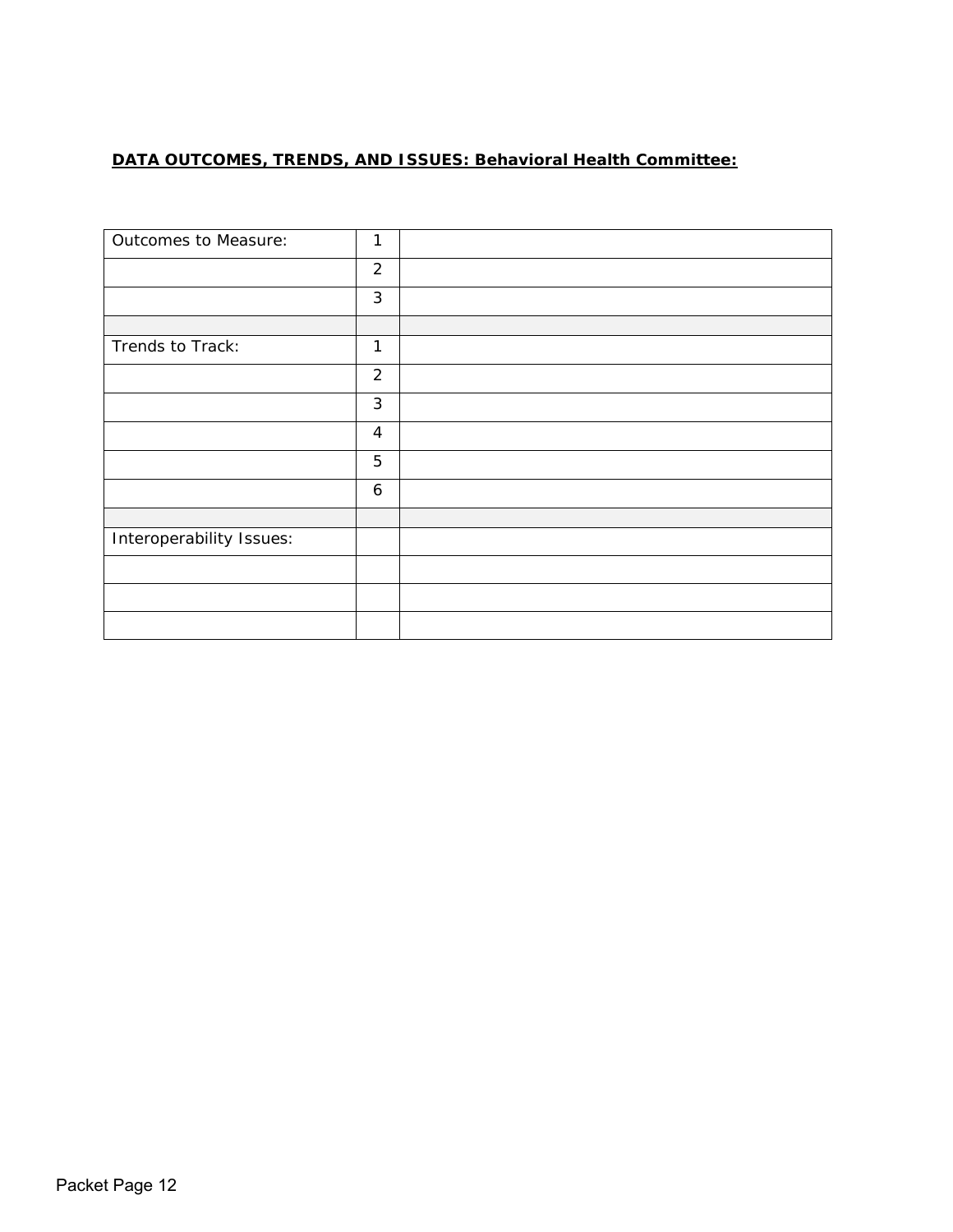#### Whatcom County Incarceration Prevention and Reduction Task Force

#### *SHORT-TERM MEDIUM-TERM LONG-TERM*

**BEHAVIORAL HEALTH COMMITTEE**

|                                                                            | <b>Responsi</b> |                    |                                  |    |    | Year 1          |  |                        |  |  |  | Year 2 |  |                |  |                  |                | Year 3 +          |  |             |            |  |
|----------------------------------------------------------------------------|-----------------|--------------------|----------------------------------|----|----|-----------------|--|------------------------|--|--|--|--------|--|----------------|--|------------------|----------------|-------------------|--|-------------|------------|--|
|                                                                            | ble             | <b>Status</b>      | $\overline{2}$<br>$\overline{3}$ | -4 | -5 | $6\overline{7}$ |  | 8 9 10 11 12 1 2 3 4 5 |  |  |  | 6 7    |  | 8 9 10 11 12 1 |  | $2 \overline{3}$ | $\overline{4}$ | $5\overline{6}$ 7 |  | $8 \quad 9$ | $10$ 11 12 |  |
| <b>TRAINING: Host an updated EMS training</b>                              |                 |                    |                                  |    |    |                 |  |                        |  |  |  |        |  |                |  |                  |                |                   |  |             |            |  |
| <b>Task</b>                                                                | Insert          | Not started        |                                  |    |    |                 |  |                        |  |  |  |        |  |                |  |                  |                |                   |  |             |            |  |
| <b>Task</b>                                                                | Insert          | Not started        |                                  |    |    |                 |  |                        |  |  |  |        |  |                |  |                  |                |                   |  |             |            |  |
| Task                                                                       | Insert          | Not started        |                                  |    |    |                 |  |                        |  |  |  |        |  |                |  |                  |                |                   |  |             |            |  |
| <b>Task</b>                                                                | Insert          | Not started        |                                  |    |    |                 |  |                        |  |  |  |        |  |                |  |                  |                |                   |  |             |            |  |
| <b>Task</b>                                                                | Insert          | Not started        |                                  |    |    |                 |  |                        |  |  |  |        |  |                |  |                  |                |                   |  |             |            |  |
| TRAINING: Create an annual calendar to trakc training for various agencies |                 |                    |                                  |    |    |                 |  |                        |  |  |  |        |  |                |  |                  |                |                   |  |             |            |  |
| <b>Task</b>                                                                | Insert          | Not started        |                                  |    |    |                 |  |                        |  |  |  |        |  |                |  |                  |                |                   |  |             |            |  |
| <b>Task</b>                                                                | Insert          | Not started        |                                  |    |    |                 |  |                        |  |  |  |        |  |                |  |                  |                |                   |  |             |            |  |
| <b>Task</b>                                                                | Insert          | Not started        |                                  |    |    |                 |  |                        |  |  |  |        |  |                |  |                  |                |                   |  |             |            |  |
| <b>Task</b>                                                                | Insert          | Not started        |                                  |    |    |                 |  |                        |  |  |  |        |  |                |  |                  |                |                   |  |             |            |  |
| <b>Task</b>                                                                | Insert          | Not started        |                                  |    |    |                 |  |                        |  |  |  |        |  |                |  |                  |                |                   |  |             |            |  |
| TRAINING: Determine the specific training information that agencies track  |                 |                    |                                  |    |    |                 |  |                        |  |  |  |        |  |                |  |                  |                |                   |  |             |            |  |
| <b>Task</b>                                                                | Insert          | Not started        |                                  |    |    |                 |  |                        |  |  |  |        |  |                |  |                  |                |                   |  |             |            |  |
| <b>Task</b>                                                                | Insert          | Not started        |                                  |    |    |                 |  |                        |  |  |  |        |  |                |  |                  |                |                   |  |             |            |  |
| Task                                                                       | Insert          | Not started        |                                  |    |    |                 |  |                        |  |  |  |        |  |                |  |                  |                |                   |  |             |            |  |
| <b>Task</b>                                                                | Insert          | Not started        |                                  |    |    |                 |  |                        |  |  |  |        |  |                |  |                  |                |                   |  |             |            |  |
| <b>Task</b>                                                                | Insert          | Not started        |                                  |    |    |                 |  |                        |  |  |  |        |  |                |  |                  |                |                   |  |             |            |  |
| TRAINING: Create a survey of needed additional training                    |                 |                    |                                  |    |    |                 |  |                        |  |  |  |        |  |                |  |                  |                |                   |  |             |            |  |
| Task                                                                       | Insert          | Not started        |                                  |    |    |                 |  |                        |  |  |  |        |  |                |  |                  |                |                   |  |             |            |  |
| Task                                                                       | Insert          | Not started        |                                  |    |    |                 |  |                        |  |  |  |        |  |                |  |                  |                |                   |  |             |            |  |
| <b>Task</b>                                                                | Insert          | Not started        |                                  |    |    |                 |  |                        |  |  |  |        |  |                |  |                  |                |                   |  |             |            |  |
| <b>Task</b>                                                                | Insert          | Not started        |                                  |    |    |                 |  |                        |  |  |  |        |  |                |  |                  |                |                   |  |             |            |  |
| <b>Task</b>                                                                | Insert          | Not started        |                                  |    |    |                 |  |                        |  |  |  |        |  |                |  |                  |                |                   |  |             |            |  |
| <b>FUNDING: Seek more funding sources and opportunities</b>                |                 |                    |                                  |    |    |                 |  |                        |  |  |  |        |  |                |  |                  |                |                   |  |             |            |  |
| <b>Task</b>                                                                | Insert          | <b>Not started</b> |                                  |    |    |                 |  |                        |  |  |  |        |  |                |  |                  |                |                   |  |             |            |  |
| <b>Task</b>                                                                | Insert          | Not started        |                                  |    |    |                 |  |                        |  |  |  |        |  |                |  |                  |                |                   |  |             |            |  |
| <b>Task</b>                                                                | Insert          | Not started        |                                  |    |    |                 |  |                        |  |  |  |        |  |                |  |                  |                |                   |  |             |            |  |
| <b>Task</b>                                                                | Insert          | Not started        |                                  |    |    |                 |  |                        |  |  |  |        |  |                |  |                  |                |                   |  |             |            |  |
| Task                                                                       | Insert          | Not started        |                                  |    |    |                 |  |                        |  |  |  |        |  |                |  |                  |                |                   |  |             |            |  |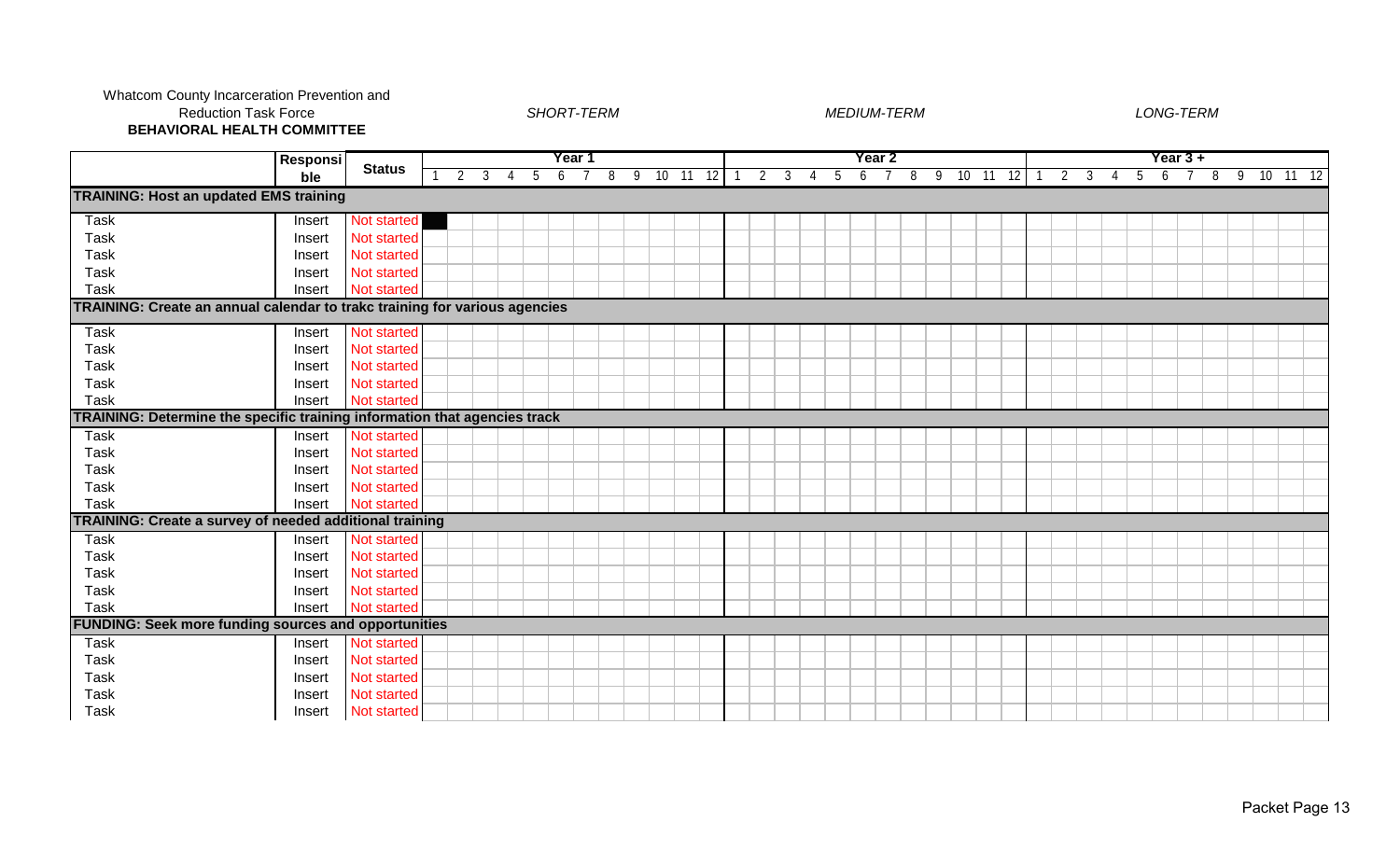|                                                           |        | FUNDING: Review ESHB 2263 regarding funding for mental health and cultural activities and competing funding sources |
|-----------------------------------------------------------|--------|---------------------------------------------------------------------------------------------------------------------|
| Task                                                      | Insert | Not started                                                                                                         |
| <b>Task</b>                                               | Insert | Not started                                                                                                         |
| <b>Task</b>                                               | Insert | Not started                                                                                                         |
| <b>Task</b>                                               | Insert | <b>Not started</b>                                                                                                  |
| <b>Task</b>                                               | Insert | Not started                                                                                                         |
|                                                           |        | SUBSTANCE USE DISORDER TREATMENT: Review local suboxone programs                                                    |
| Task                                                      | Insert | Not started                                                                                                         |
| Task                                                      | Insert | Not started                                                                                                         |
| <b>Task</b>                                               | Insert | Not started                                                                                                         |
| Task                                                      | Insert | Not started                                                                                                         |
| Task                                                      | Insert | Not started                                                                                                         |
|                                                           |        | SUBSTANCE USE DISORDER TREATMENT: Update on Dr. Kartman's program                                                   |
| Task                                                      | Insert | Not started                                                                                                         |
| <b>Task</b>                                               | Insert | Not started                                                                                                         |
| <b>Task</b>                                               | Insert | Not started                                                                                                         |
| <b>Task</b>                                               | Insert | Not started                                                                                                         |
| <b>Task</b>                                               | Insert | Not started                                                                                                         |
|                                                           |        | SUBSTANCE USE DISORDER TREATMENT: Update on opiate vs. meth use                                                     |
| Task                                                      | Insert | Not started                                                                                                         |
| <b>Task</b>                                               | Insert | Not started                                                                                                         |
| <b>Task</b>                                               | Insert | Not started                                                                                                         |
| <b>Task</b>                                               | Insert | <b>Not started</b>                                                                                                  |
| <b>Task</b>                                               | Insert | Not started                                                                                                         |
|                                                           |        | HOUSING: Review whether housing be an incentive to participate in specialty courts                                  |
| <b>Task</b>                                               | Insert | Not started                                                                                                         |
| <b>Task</b>                                               | Insert | Not started                                                                                                         |
| <b>Task</b>                                               | Insert | Not started                                                                                                         |
| <b>Task</b>                                               | Insert | Not started                                                                                                         |
| <b>Task</b>                                               | Insert | Not started                                                                                                         |
| <b>HOUSING: Review how to create another Oxford House</b> |        |                                                                                                                     |
| <b>Task</b>                                               | Insert | Not started                                                                                                         |
| <b>Task</b>                                               | Insert | Not started                                                                                                         |
| <b>Task</b>                                               | Insert | Not started                                                                                                         |
| <b>Task</b>                                               | Insert | Not started                                                                                                         |
| <b>Task</b>                                               | Insert | Not started                                                                                                         |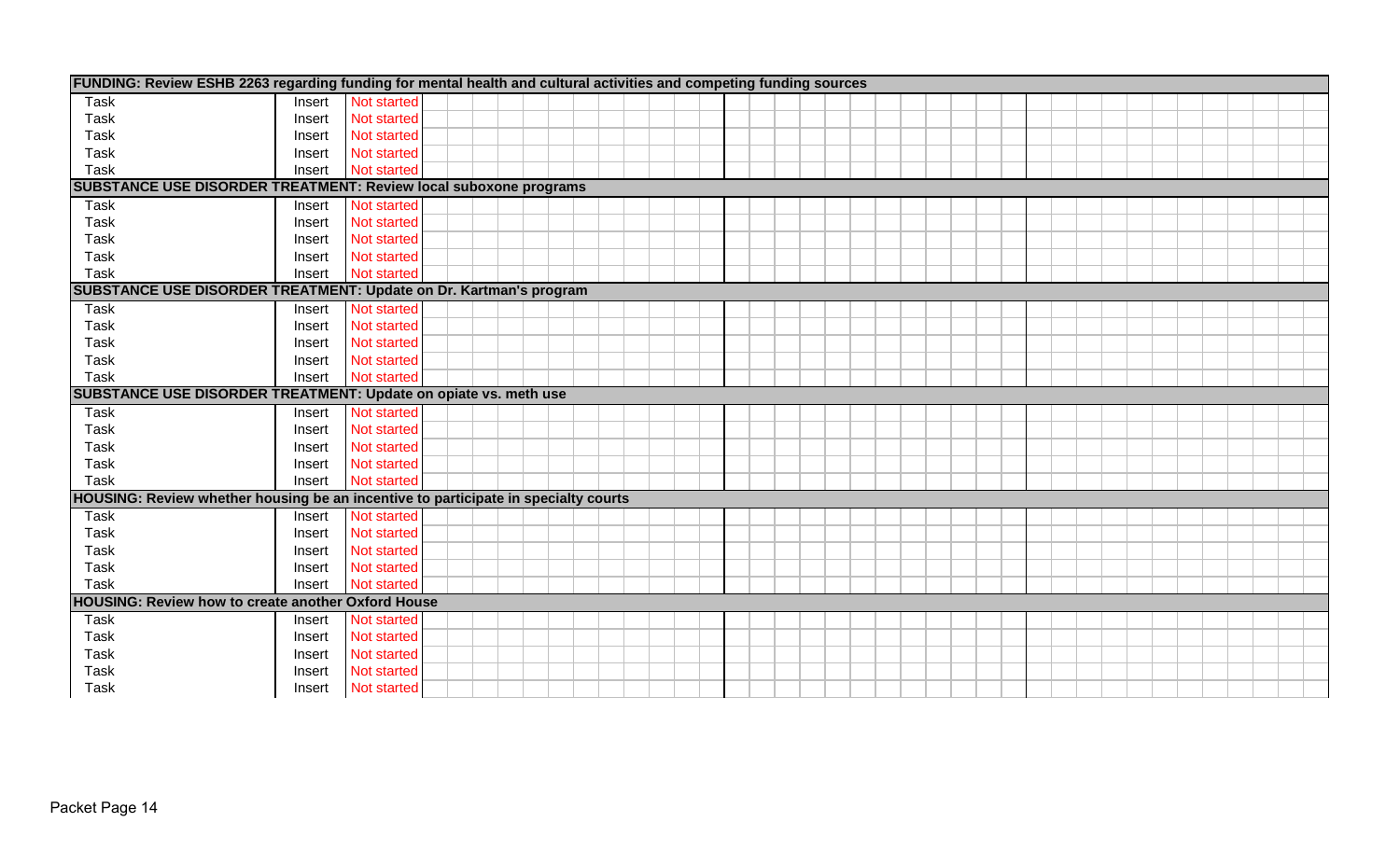|              |                  | HOUSING: Review the possibility of housing specifically for drug court participants                                        |  |
|--------------|------------------|----------------------------------------------------------------------------------------------------------------------------|--|
| <b>Task</b>  | Insert           | Not started                                                                                                                |  |
| <b>Task</b>  | Insert           | Not started                                                                                                                |  |
| Task         | Insert           | Not started                                                                                                                |  |
| Task         | Insert           | Not started                                                                                                                |  |
| <b>Task</b>  | Insert           | Not started                                                                                                                |  |
|              |                  | <b>COORDINATE WITH OTHER AGENCIES &amp; WORK GROUPS: Homeless Strategies Work Group</b>                                    |  |
| <b>Task</b>  | Insert           | <b>Not started</b>                                                                                                         |  |
| Task         | Insert           | Not started                                                                                                                |  |
| <b>Task</b>  | Insert           | Not started                                                                                                                |  |
| <b>Task</b>  | Insert           | Not started                                                                                                                |  |
| Task         | Insert           | Not started                                                                                                                |  |
|              |                  | <b>COORDINATE WITH OTHER AGENCIES &amp; WORK GROUPS: Lummi Nation</b>                                                      |  |
| <b>Task</b>  | Insert           | Not started                                                                                                                |  |
| <b>Task</b>  | Insert           | Not started                                                                                                                |  |
| <b>Task</b>  | Insert           | Not started                                                                                                                |  |
| <b>Task</b>  | Insert           | Not started                                                                                                                |  |
| Task         | Insert           | Not started                                                                                                                |  |
|              |                  |                                                                                                                            |  |
|              |                  | COORDINATE WITH OTHER AGENCIES & WORK GROUPS: Llegal & Justice Systems Subcommittee on housing for Drug Court participants |  |
| Task         | Insert           | Not started                                                                                                                |  |
| Task         | Insert           | Not started                                                                                                                |  |
| Task         | Insert           | Not started                                                                                                                |  |
| <b>Task</b>  | Insert           | Not started                                                                                                                |  |
| Task         | Insert           | Not started                                                                                                                |  |
|              |                  | REVIEW EXISTING AND POTENTIAL PROGRAMS AND POLICIES: Coordinated outreach and recovery support (CORS) program              |  |
| <b>Task</b>  | Insert           | Not started                                                                                                                |  |
| <b>Task</b>  | Insert           | <b>Not started</b>                                                                                                         |  |
| Task         | Insert           | Not started                                                                                                                |  |
| <b>Task</b>  | Insert           | Not started                                                                                                                |  |
| <b>Task</b>  | Insert           | Not started                                                                                                                |  |
|              |                  | REVIEW EXISTING AND POTENTIAL PROGRAMS AND POLICIES: Ground level response and coordinated engagement (GRACE) program      |  |
| <b>Task</b>  | Insert           | Not started                                                                                                                |  |
| Task         | Insert           | Not started                                                                                                                |  |
| Task         | Insert           | Not started                                                                                                                |  |
| Task<br>Task | Insert<br>Insert | Not started<br>Not started                                                                                                 |  |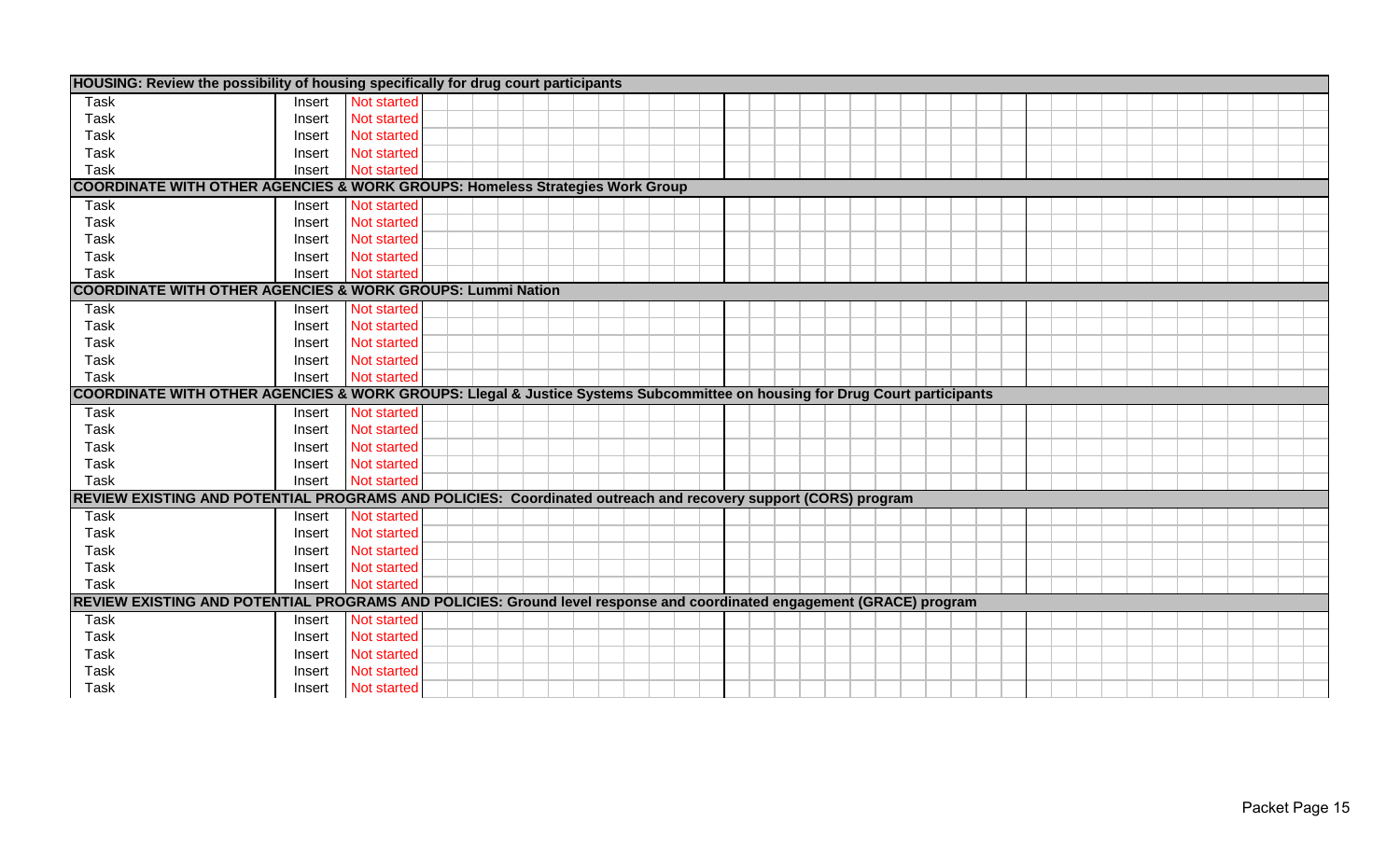| REVIEW EXISTING AND POTENTIAL PROGRAMS AND POLICIES: • The competing values and ethics between getting someone out of jail as soon as possible and referrals to specialty courts<br>that take more time (Judge Montoya-Lewis and Chris Furman for drug court, Judge Elich and Pete Smiley for mental health court) |        |             |  |  |  |  |  |  |  |  |  |  |  |  |  |  |  |
|--------------------------------------------------------------------------------------------------------------------------------------------------------------------------------------------------------------------------------------------------------------------------------------------------------------------|--------|-------------|--|--|--|--|--|--|--|--|--|--|--|--|--|--|--|
|                                                                                                                                                                                                                                                                                                                    |        |             |  |  |  |  |  |  |  |  |  |  |  |  |  |  |  |
| Task                                                                                                                                                                                                                                                                                                               | Insert | Not started |  |  |  |  |  |  |  |  |  |  |  |  |  |  |  |
| Task                                                                                                                                                                                                                                                                                                               | Insert | Not started |  |  |  |  |  |  |  |  |  |  |  |  |  |  |  |
| Task                                                                                                                                                                                                                                                                                                               | Insert | Not started |  |  |  |  |  |  |  |  |  |  |  |  |  |  |  |
| Task                                                                                                                                                                                                                                                                                                               | Insert | Not started |  |  |  |  |  |  |  |  |  |  |  |  |  |  |  |
| Task                                                                                                                                                                                                                                                                                                               | Insert | Not started |  |  |  |  |  |  |  |  |  |  |  |  |  |  |  |
| REVIEW EXISTING AND POTENTIAL PROGRAMS AND POLICIES: Can drug court have a program that is less than 2 years                                                                                                                                                                                                       |        |             |  |  |  |  |  |  |  |  |  |  |  |  |  |  |  |
| Task                                                                                                                                                                                                                                                                                                               | Insert | Not started |  |  |  |  |  |  |  |  |  |  |  |  |  |  |  |
| Task                                                                                                                                                                                                                                                                                                               | Insert | Not started |  |  |  |  |  |  |  |  |  |  |  |  |  |  |  |
| Task                                                                                                                                                                                                                                                                                                               | Insert | Not started |  |  |  |  |  |  |  |  |  |  |  |  |  |  |  |
| Task                                                                                                                                                                                                                                                                                                               | Insert | Not started |  |  |  |  |  |  |  |  |  |  |  |  |  |  |  |
| Task                                                                                                                                                                                                                                                                                                               | Insert | Not started |  |  |  |  |  |  |  |  |  |  |  |  |  |  |  |
| REVIEW EXISTING AND POTENTIAL PROGRAMS AND POLICIES: Explore the possibility of further expanding CPIT in the Sheriff's Office                                                                                                                                                                                     |        |             |  |  |  |  |  |  |  |  |  |  |  |  |  |  |  |
| Task                                                                                                                                                                                                                                                                                                               | Insert | Not started |  |  |  |  |  |  |  |  |  |  |  |  |  |  |  |
| Task                                                                                                                                                                                                                                                                                                               | Insert | Not started |  |  |  |  |  |  |  |  |  |  |  |  |  |  |  |
| Task                                                                                                                                                                                                                                                                                                               | Insert | Not started |  |  |  |  |  |  |  |  |  |  |  |  |  |  |  |
| Task                                                                                                                                                                                                                                                                                                               | Insert | Not started |  |  |  |  |  |  |  |  |  |  |  |  |  |  |  |
| Task                                                                                                                                                                                                                                                                                                               | Insert | Not started |  |  |  |  |  |  |  |  |  |  |  |  |  |  |  |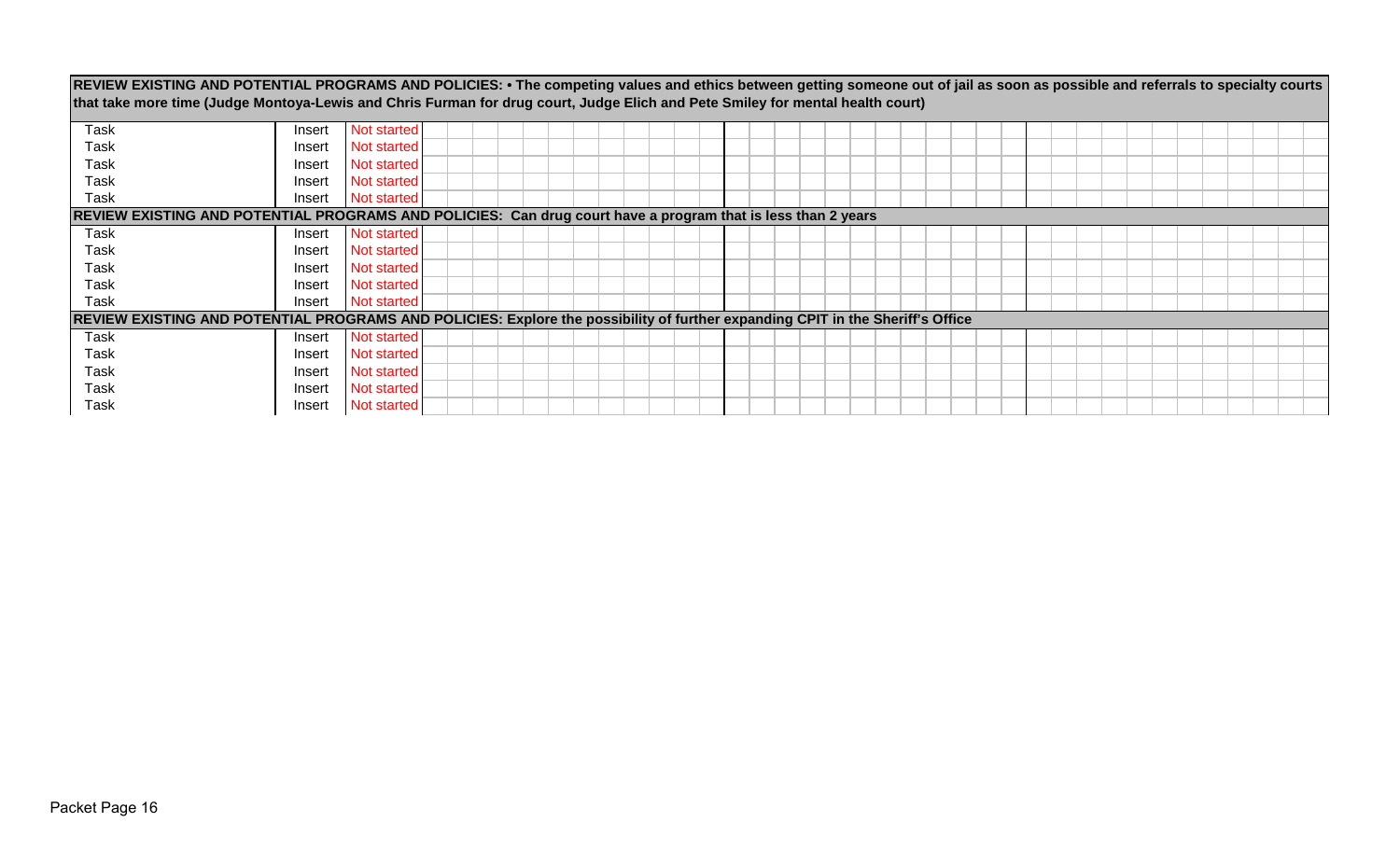# 1 2 3 4 5 6 7 8 9 10 11 12 1 2 3 4 5 6 7 8 9 10 11 12 1 2 3 4 5 6 7 8 9 10 11 12 Facility design & construction Insert Not started Securing operational funding Insert Not started Program design and RFP development and review **Insert Not started** Developing operating procedures, outreach, and training Theorem 2012 Contract Contract Contract Contract Contract Contract Contract Contract Contract Contract Contract Contract Contract Contract Contract Contract Contract Contract Contract Contract Contract Contrac Developing progress metrics and outcome measures Insert Not started Ongoing performance management reporting Insert Insert Not started *Other as needed:* Insert Not started Report from the IPRTF Behavioral Health Committee (monthly) **Insert Not started** Report from the Behavioral Health Advisory Committee (quarterly) **Insert** Insert Not started Use the data collected to inform their conversations and a set of the local conversations of the local property insert no Not started 2. With the aim of ensuring that the Triage Center programming is effectively integrated with new and existing programs, the Triage Facility Committee will collaborate and coordinate its work with the Incarceration Prevent and Reduction Task Force (IPRTF) Behavioral Health Committee and the County Behavioral Health Advisory Committee. Specifically, the Triage Facility Committee will identify behavioral health services that will be needed to **support the successful operation of the Triage Center, (e.g. service enriched housing) and make recommendations to the full Task Force regarding opportunities for advocacy. Responsible Status 1 Pear 1 Pear 1 Pear 2 Pear 3 + Pear 3 + Pear 3 + Pear 3 + Pear 3 + Pear 3 + Pear 3 + Pear 3 + Pear 3 + Pear 3 + Pear 3 + Pear 3 + Pear 3 + Pear 3 + Pear 3 + Pe** Whatcom County Incarceration Prevention and Reduction Task Force **TRIAGE FACILITY COMMITTEE** *SHORT-TERM MEDIUM-TERM LONG-TERM* With guidance from the Whatcom County Health Department and involvement of other key stakeholders, the Triage Facility Committee supports, plans for, and monitors progress to ensure development of a programmatically effective and financially sustainable Triage and Crisis Stabilization facility for Whatcom County. The Triage Facility Committee recognizes the value of the work being undertaken by the County's Health as **well as Administrative Services Departments, in the following areas:**

**Other as needed: Insert Not started Not started**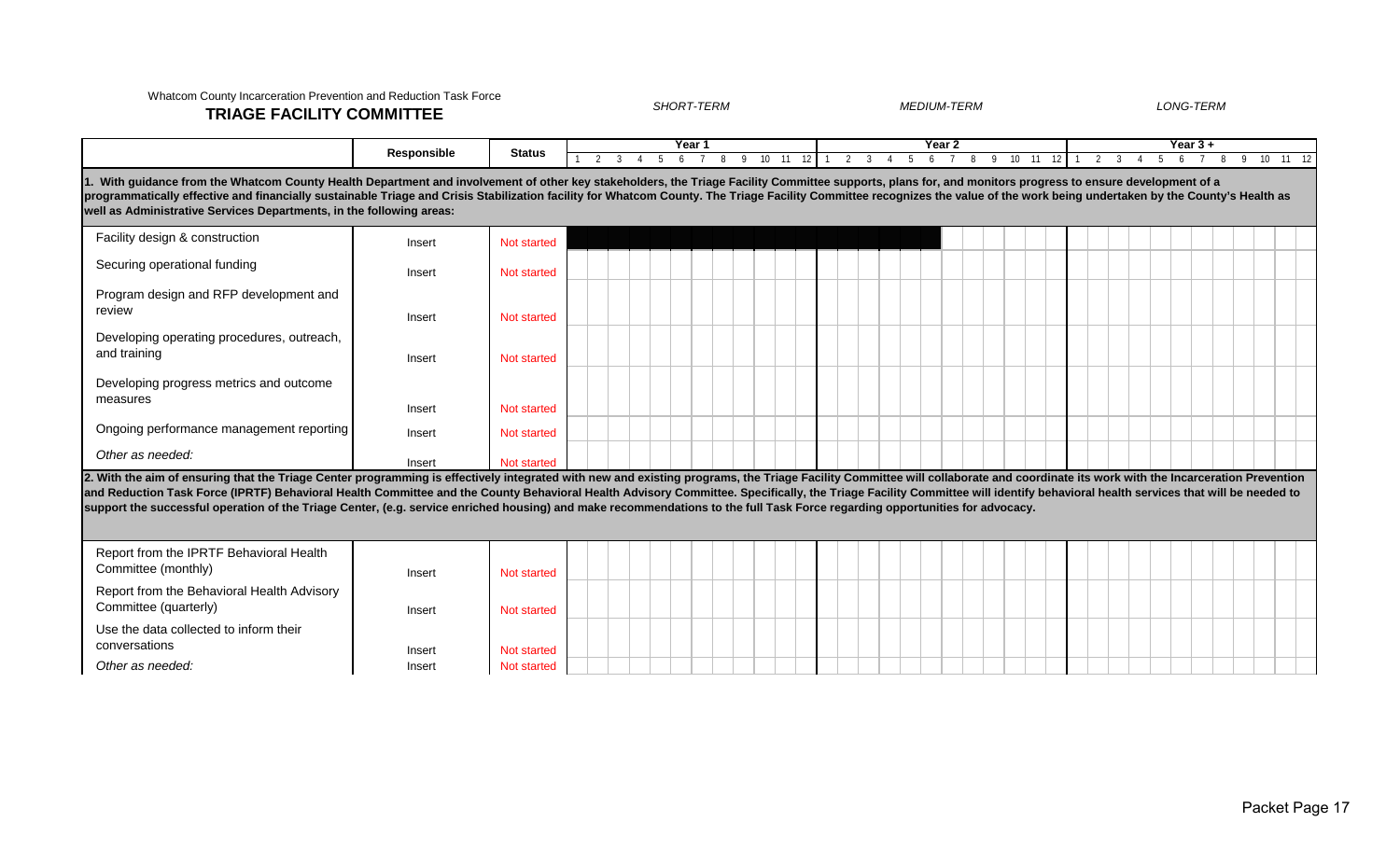*ON-GOING*

|                                                                                                                                                                                                                | Respon     |                | Periodic      |        |  |     | Year 1: 2018 |                |          |  |             |                |       | Year 2: 2019 |              |  |                     |  | Year $3 + 2020$ and beyond |  |                    |  |
|----------------------------------------------------------------------------------------------------------------------------------------------------------------------------------------------------------------|------------|----------------|---------------|--------|--|-----|--------------|----------------|----------|--|-------------|----------------|-------|--------------|--------------|--|---------------------|--|----------------------------|--|--------------------|--|
|                                                                                                                                                                                                                | sible      | <b>Status</b>  | <b>Review</b> | 2<br>3 |  | 5 6 | $7 \quad 8$  | $\overline{9}$ | 10 11 12 |  | $2 \quad 3$ | $\overline{4}$ | 5 6 7 |              | 8 9 10 11 12 |  | $2 \quad 3 \quad 4$ |  |                            |  | 5 6 7 8 9 10 11 12 |  |
| Adopt and validate a data-driven pretrial risk assessment system - AND - Establish Regional Pre-trial monitoring services program to serve all Whatcom County Courts                                           |            |                |               |        |  |     |              |                |          |  |             |                |       |              |              |  |                     |  |                            |  |                    |  |
|                                                                                                                                                                                                                |            |                |               |        |  |     |              |                |          |  |             |                |       |              |              |  |                     |  |                            |  |                    |  |
| Referred to Pretrial Processes Workgroup, including:                                                                                                                                                           | <b>PPW</b> | <b>Started</b> |               |        |  |     |              |                |          |  |             |                |       |              |              |  |                     |  |                            |  |                    |  |
| Identify and select pretrial case management options:<br>Phone Call Reminders, Behavioral Health Specialists,<br>Electronic home monitoring                                                                    | <b>PPW</b> | Started        |               |        |  |     |              |                |          |  |             |                |       |              |              |  |                     |  |                            |  |                    |  |
| Refer to plan from Dr. Jacqueline van Wormer                                                                                                                                                                   | PPW        | Started        |               |        |  |     |              |                |          |  |             |                |       |              |              |  |                     |  |                            |  |                    |  |
| Task                                                                                                                                                                                                           | Insert     | Not started    |               |        |  |     |              |                |          |  |             |                |       |              |              |  |                     |  |                            |  |                    |  |
| Task                                                                                                                                                                                                           | Insert     | Not started    |               |        |  |     |              |                |          |  |             |                |       |              |              |  |                     |  |                            |  |                    |  |
| Implement policies and procedures that will reduce number of bench warrants issued for FTAs                                                                                                                    |            |                |               |        |  |     |              |                |          |  |             |                |       |              |              |  |                     |  |                            |  |                    |  |
| Increase opportunities for people to resolve outstanding<br>warrants                                                                                                                                           | Insert     | Not started    |               |        |  |     |              |                |          |  |             |                |       |              |              |  |                     |  |                            |  |                    |  |
| Courthouse jail alternatives screening kiosk, including<br>better transportation and other resources for court<br>clients                                                                                      | Insert     | Not started    |               |        |  |     |              |                |          |  |             |                |       |              |              |  |                     |  |                            |  |                    |  |
| Conversations from the City of Bellingham and the<br>small Cities about their practices.                                                                                                                       | Insert     | Not started    |               |        |  |     |              |                |          |  |             |                |       |              |              |  |                     |  |                            |  |                    |  |
| Develop mechanisms to prevent jail admissions for<br>violations of probation/parole                                                                                                                            | Insert     | Not started    |               |        |  |     |              |                |          |  |             |                |       |              |              |  |                     |  |                            |  |                    |  |
| Review probation violations                                                                                                                                                                                    | Insert     | Not started    |               |        |  |     |              |                |          |  |             |                |       |              |              |  |                     |  |                            |  |                    |  |
| Use electronic home monitoring (EHM) to facilitate<br>improvements throughout Whatcom County criminal<br>justice system, including: post-trial, use of private EHM<br>providers, used to reduce bench warrants | Insert     | Not started    |               |        |  |     |              |                |          |  |             |                |       |              |              |  |                     |  |                            |  |                    |  |
| Task                                                                                                                                                                                                           |            |                |               |        |  |     |              |                |          |  |             |                |       |              |              |  |                     |  |                            |  |                    |  |
| Task                                                                                                                                                                                                           |            |                |               |        |  |     |              |                |          |  |             |                |       |              |              |  |                     |  |                            |  |                    |  |
| Task                                                                                                                                                                                                           |            |                |               |        |  |     |              |                |          |  |             |                |       |              |              |  |                     |  |                            |  |                    |  |

#### Whatcom County Incarceration Prevention and Reduction Task Force

# **LEGAL AND JUSTICE SYSTEMS COMMITTEE**

**DRAFT**

*SHORT-TERM MEDIUM-TERM LONG-TERM*